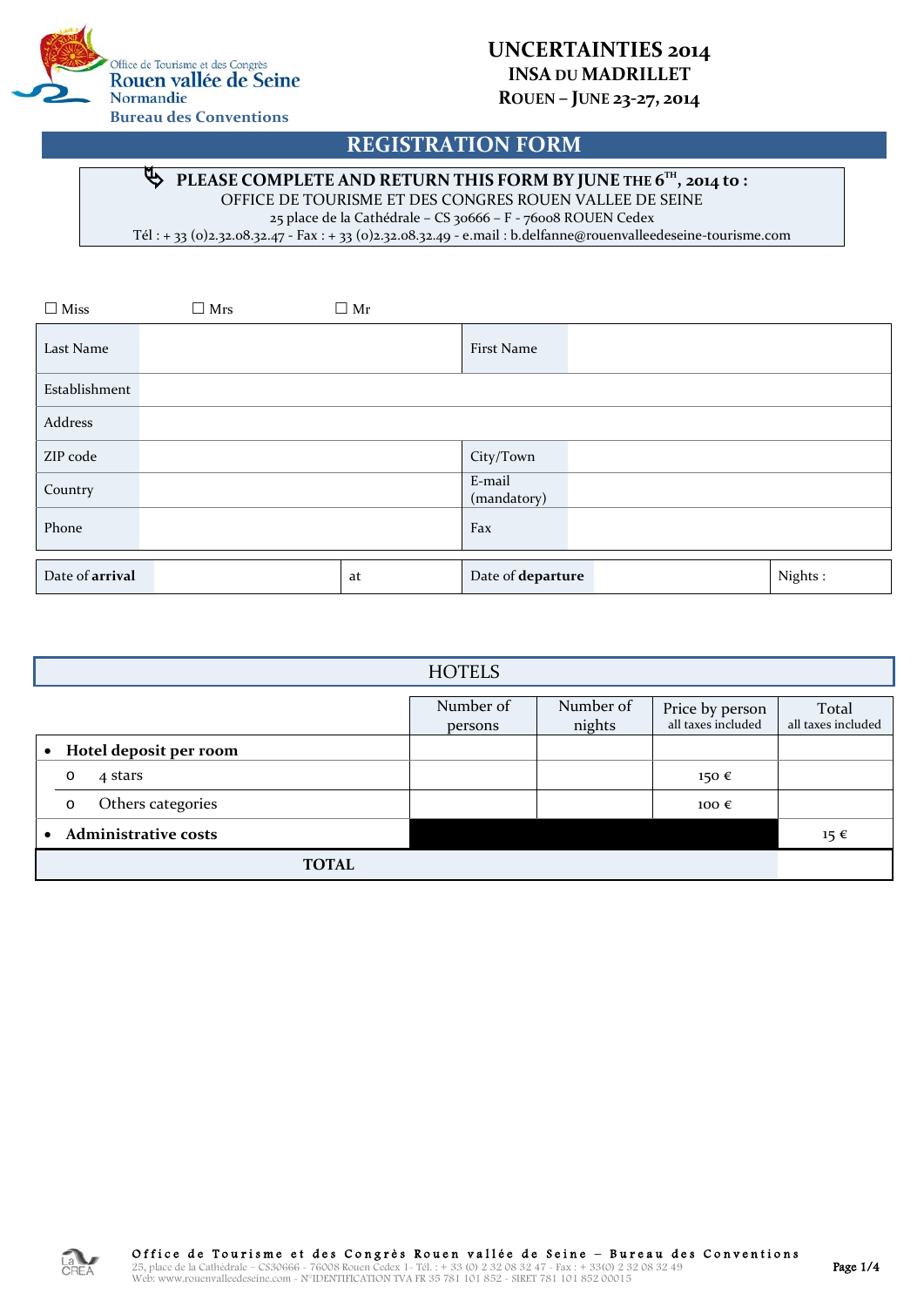

## **UNCERTAINTIES 2014 INSA DU MADRILLET ROUEN – JUNE 23-27, 2014**

# **HOTELS**

Indicate three choices of hotels in order of preference (1, 2 and 3)

| Situation : centre town |  |  |  |
|-------------------------|--|--|--|
|-------------------------|--|--|--|

| <b>HOTEL</b>                                     |  | Your<br>choice | <b>CONGRESS PRICES</b><br>in $\epsilon$ uro, per night<br>(breakfast included, tourist tax included)<br><b>Single</b><br>Twin<br>Double |                         |                 |
|--------------------------------------------------|--|----------------|-----------------------------------------------------------------------------------------------------------------------------------------|-------------------------|-----------------|
|                                                  |  |                | (for 1 person)                                                                                                                          | (for 2 persons)         | (for 2 persons) |
| 4-star hotels                                    |  |                |                                                                                                                                         |                         |                 |
| <b>HOTEL MERCURE ROUEN CENTRE CATHEDRALE****</b> |  | T              | 143,80€                                                                                                                                 | 177,60 €                | 177,60 €        |
| 3-star hotels                                    |  |                |                                                                                                                                         |                         |                 |
| <b>HOTEL NOTRE DAME***</b>                       |  | T              | $108,65 \in$<br>or $128,65$ €                                                                                                           | 119,30 €<br>or 139,30 € | 119,30 €        |
| 2-star hotels                                    |  |                |                                                                                                                                         |                         |                 |
| <b>COMFORT HOTEL ROUEN ALBA**</b>                |  | T              | $61,45 \in$                                                                                                                             | 77,90€                  | 77,90€          |

I will share my double room with

| Last Name | <b>First Name</b> |  |
|-----------|-------------------|--|
|           |                   |  |

| I would like to be housed |  |
|---------------------------|--|
| in the same hotel as      |  |

**MAP ON PAGE 4**

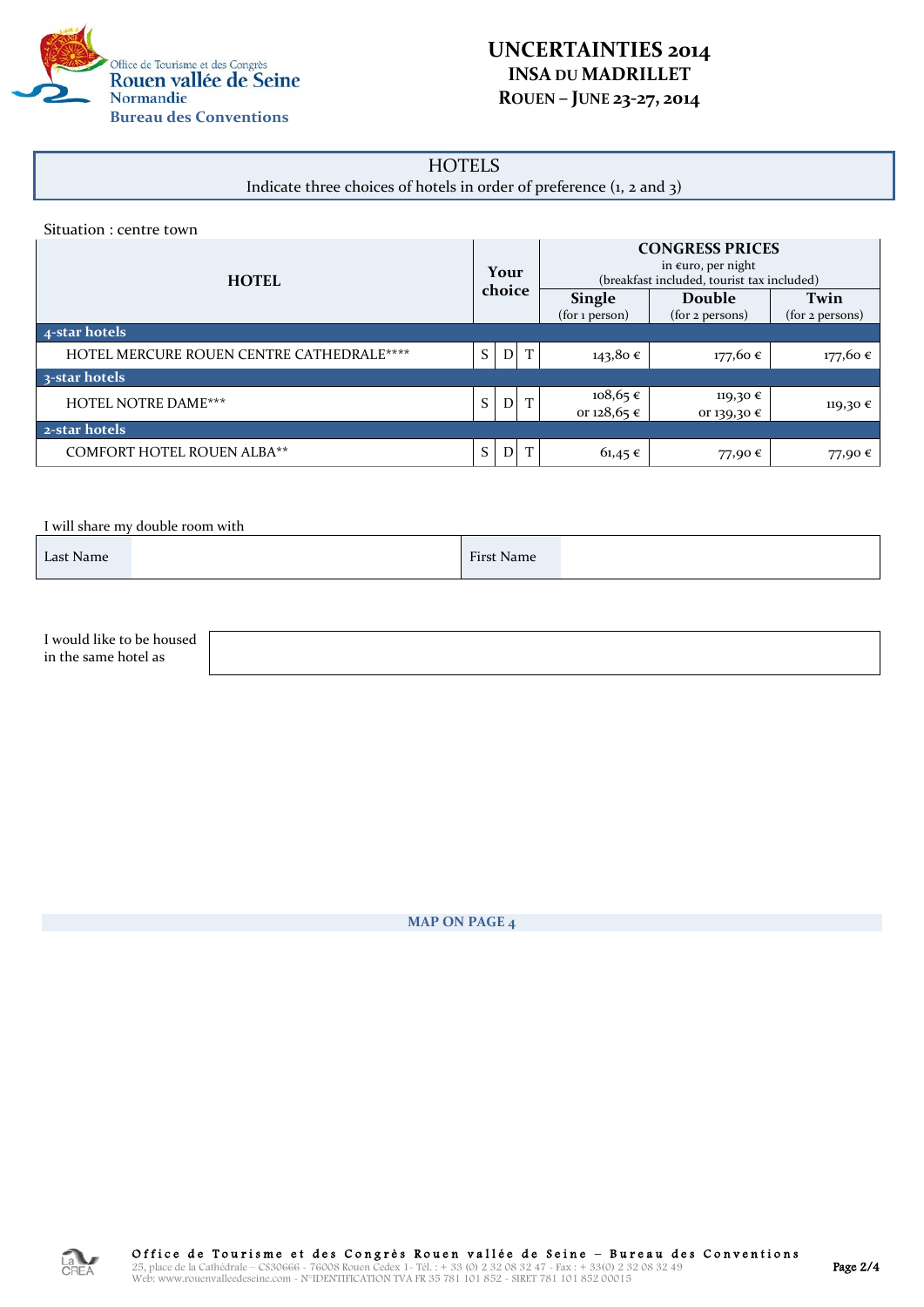

## **UNCERTAINTIES 2014 INSA DU MADRILLET ROUEN – JUNE 23-27, 2014**

### PAYMENT

The reservation will be **effective only after receipt of this form** (previously filled) **and payment of deposit and registration fees**  (according to the hotel category). **All payments should be made in Euros** payable to the Office de Tourisme de Rouen**. Do not forget that your name must accompany all money transfer. Please indicate below which of the following means of payment you will use :**

**Cheque** to « Office de Tourisme de Rouen », in Euros only, payable in France

 **Money order** on the account of the Société Générale IBAN : FR76° 3000 3017 8000 0372 6052 485 – BIC : SOGEFRPP 34, rue Jeanne d'Arc - ROUEN – FRANCE

**Credit card**, please provide the following information:

| $\Box$ Eurocard/MasterCard<br>$\Box$ Visa                            | Card holder                                     |                                  |
|----------------------------------------------------------------------|-------------------------------------------------|----------------------------------|
|                                                                      | Expiration date $/$ / / / / / / / / / / / / / / | Card Security Code /__/__/__/__/ |
| I authorize the Office de Tourisme de Rouen to charge my credit card | Total euros                                     |                                  |
| Signature                                                            |                                                 |                                  |

#### CONDITIONS

Hotel reservation will be handled on a "first come first served" basis. The Office de Tourisme will acknowledge receipt of forms and payment, will send each participant a reservation confirmation for his/her room and will indicate in which hotel it is made. **After June 6th 2014, accommodation requests will be guaranteed only according to our possibilities.**

### CANCELLATION

Cancellation will allow repayment of deposits only if the request for cancellation is received by fax or e-mail at least 15 days before the date of room occupation. Booking fees are non-returnable. **No repayment will be possible for cancellation occurring after June 6th 2014.**